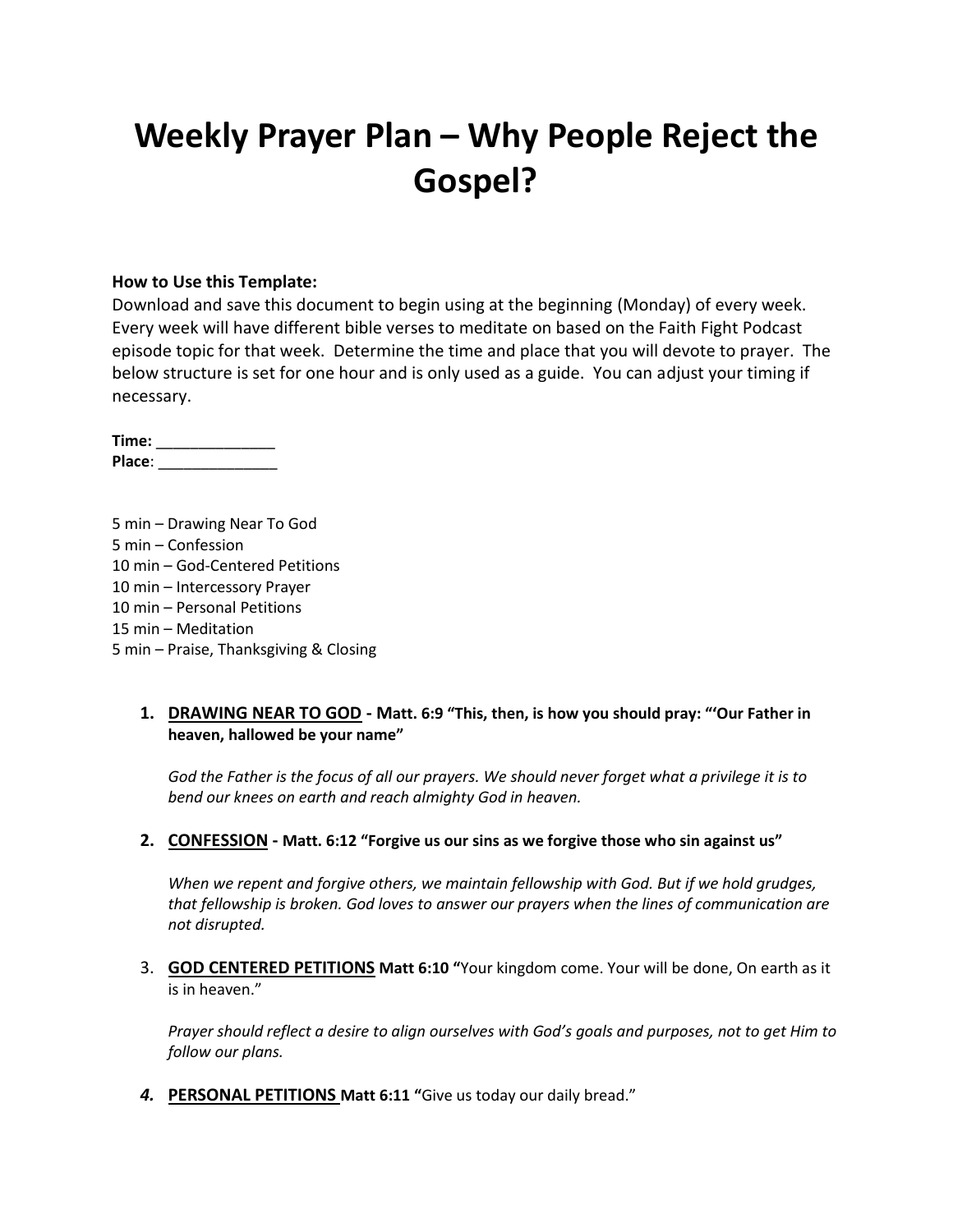*We are dependent upon the Lord for our needs and He wants us to come to Him with our requests.*

5. **MEDITATION Joshua 1:8** "Keep this Book of the Law always on your lips; meditate on it day and night, so that you may be careful to do everything written in it. Then you will be prosperous and successful."

*Meditation is thinking about the word of God to understand what it means in the context of the scripture and how it can apply to your life today. The Word of God is powerful enough to still be relevant in your life today even though it was written thousands of years ago.*

#### **Read through the scripture passages for today as listed below:**

Meditational Verses Monday: John 3:1-21 Tuesday: James 1:1-18 Wednesday: Matthew 6:1-18 Thursday: Romans 2:1-16 Friday: Mark 9:14-29 Saturday: Matthew 10:1-20 Sunday: Genesis 12:1-9

**Once you have read the scripture for today, write down your answer to the questions below or any other insight/revelation that you receive in your prayer journal.** 

- 1. Is there a promise to claim?
- 2. Is there a lesson to learn?
- 3. Is there a blessing to enjoy?
- 4. Is there a command to obey?
- 5. Is there a sin to avoid?
- 6. Is there a new thought to carry with me?
- **6. PRAISE & THANKSGIVING 1 John 5:14-15** "This is the confidence we have in approaching God: that if we ask anything according to his will, he hears us. And if we know that he hears us whatever we ask—we know that we have what we asked of him."

*We can end our prayer time with confidence that God has heard our prayer and will answer in His perfect timing. Demonstrate your faith in Him by showing thanks before you see the answer to your prayers.*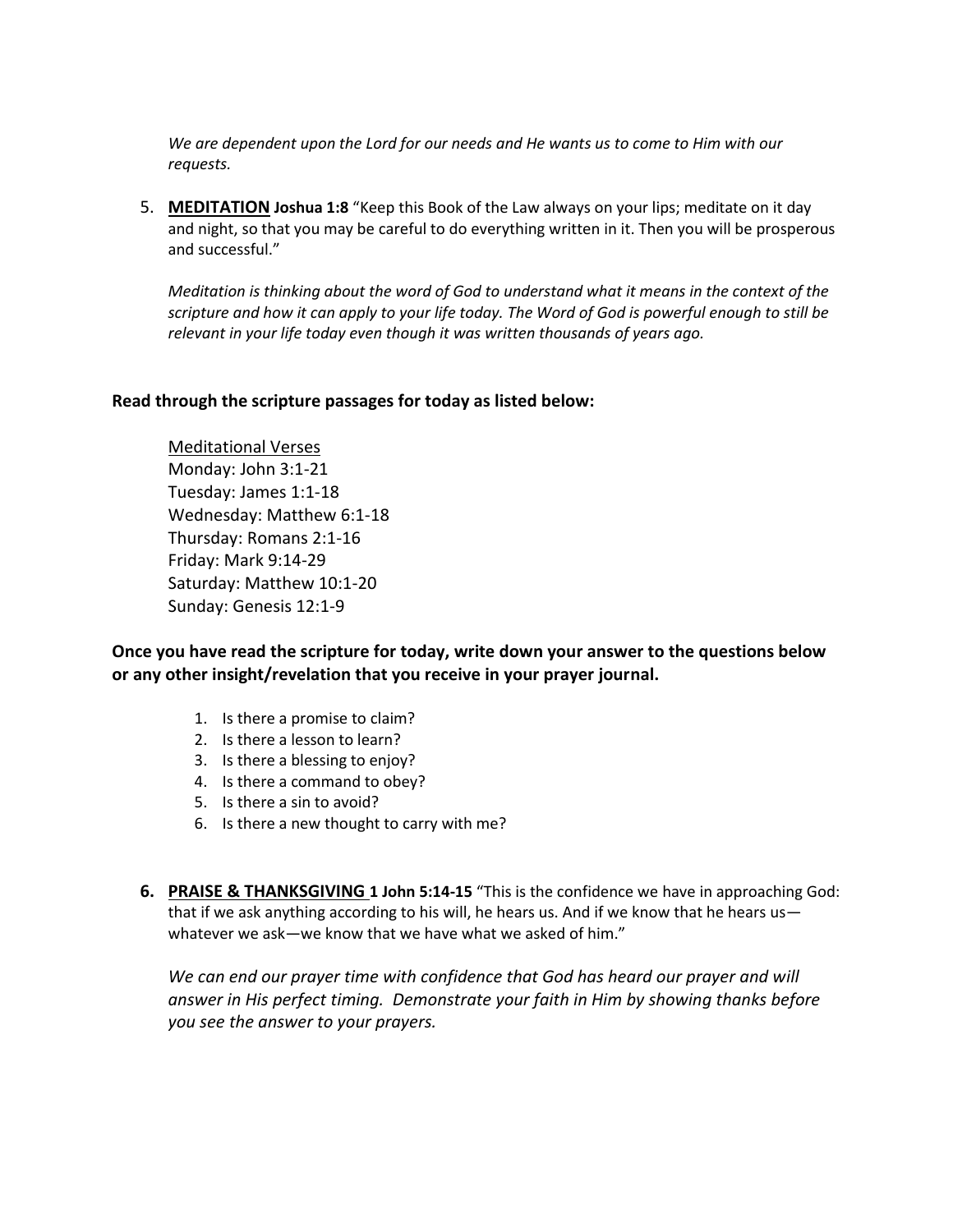# **Why people reject the Gospel?**

Our goal as Christians to so serve others with the love of Christ and share the Good news of the Gospel. The truth is that some people who we encounter don't receive that message. Some flat out reject it. But it's important to understand the different reasons why a person would not accept the life changing message of the Gospel because then we can equip ourselves to better evangelize to them. If you ever encounter a person who you recognize any of these excuses, make sure you pray for them and be lead by the Holy Spirit in future conversations. It's the Holy Spirit that will bring them in. There's nothing new under the sun so let's see some of the excuses that people might give that have also been identified in the bible.

## **Christians are not real and authentic people**

*So when you give to the needy, do not announce it with trumpets, as the hypocrites do in the synagogues and on the streets, to be honored by others. Truly I tell you, they have received their reward in full. - Matthew 6:2 NIV*

*"And when you pray, do not be like the hypocrites, for they love to pray standing in the synagogues and on the street corners to be seen by others. Truly I tell you, they have received their reward in full. - Matthew 6:5 NIV*

In these two verses it accurately depicts what a hypocrite is. A hypocrite is someone who gives an external appearance of spirituality without working on that internal reality as well. If Christians only do good works for the applause of men, then that's the only reward they will get. And I just want to be clear here. A Christian isn't perfect people. We all struggle and fight against sin and sometimes we fall into and commit sin. What makes Christians authentic is allowing God to work on their heart and letting people know that they are trying to live a holy life but not perfect. Unbelievers need to know that we are all works in progress and are striving for perfection. Our righteousness doesn't come from keeping all the commands (because that's impossible) comes by being found in Jesus and accepting what he has done for us. When we fall into sin, we ask fo forgiveness and God restore our relationship with him through Jesus' sacrificial death on the cross.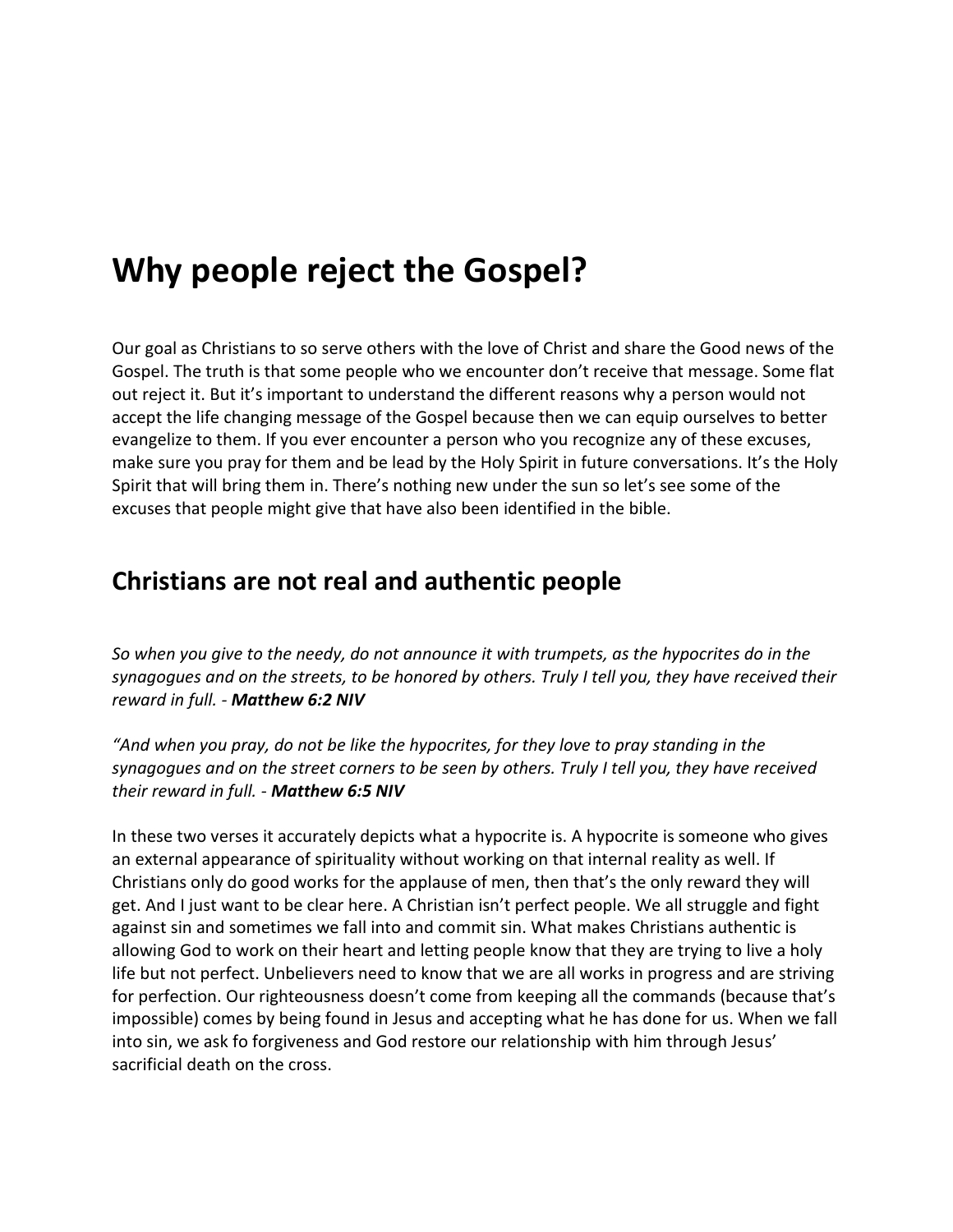## **Sinners love their sin and don't want to give it up.**

*For God so loved the world that he gave his one and only Son, that whoever believes in him shall not perish but have eternal life. For God did not send his Son into the world to condemn the world, but to save the world through him. Whoever believes in him is not condemned, but whoever does not believe stands condemned already because they have not believed in the name of God's one and only Son. This is the verdict: Light has come into the world, but people loved darkness instead of light because their deeds were evil. - John 3:16-19 NIV*

These verses are clear in outlining why some people don't want to believe in Christ. Because people love the darkness and their evil deeds. This is partly because some people have a worldly mind that is bent towards evil. It's clearly written out that believing in Jesus is the way that all man kind can be free from paying the penalty for their sins. But they refuse to follow through with what these verses say.

### **The lust for sex, money, power is strong.**

*When tempted, no one should say, "God is tempting me." For God cannot be tempted by evil, nor does he tempt anyone; but each person is tempted when they are dragged away by their own evil desire and enticed. Then, after desire has conceived, it gives birth to sin; and sin, when it is full-grown, gives birth to death. - James 1:13-15 NIV*

*For everything in the world—the lust of the flesh, the lust of the eyes, and the pride of life comes not from the Father but from the world. - 1 John 2:16 NIV*

The devil know how to appeal to you evil desires so that you will be drawn away. They are presented to us through the lust of the eyes(what we see), the lust of the flesh (physically appealing things or people) and the pride of life (greed in order to boast to others). Unbelievers don't have a filter like Christians do so they just consume all these things and desire it. Once that happens it creates a fortified desire in them that is hard to break.

## **Strongholds**

*After Jesus had gone indoors, his disciples asked him privately, "Why couldn't we drive it out?" He replied, "This kind can come out only by prayer." - Mark 9:28-29 NIV*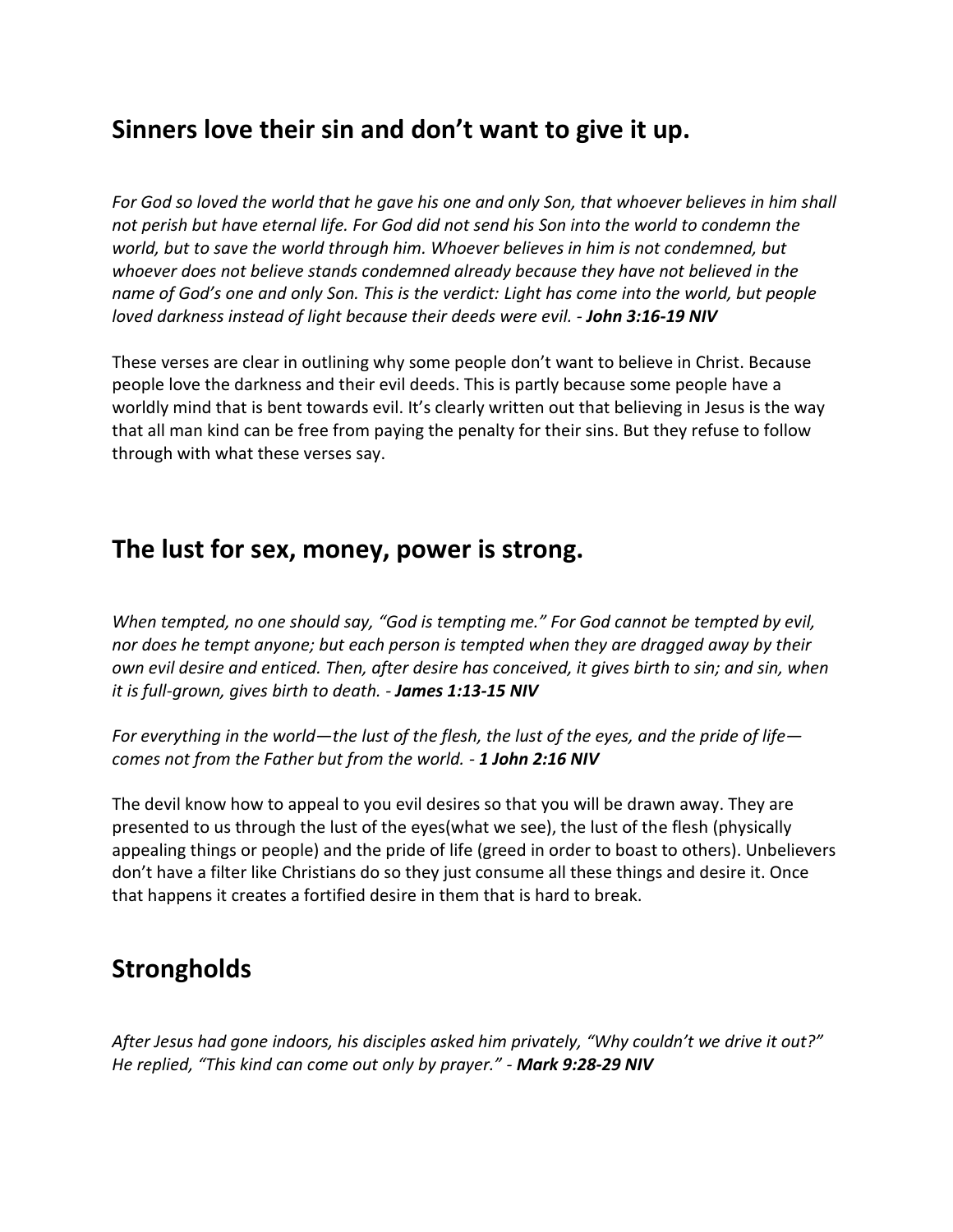Some people have strongholds that keep them bound to a particular sin. A stronghold in someone's mind is a negative thought that has been fortified over the years and reinforced by other negative thoughts. This makes it's difficult for people to listen to sound logic and rational thinking. And as mentioned in this verse, it takes prayer for someone to be delivered from a stronghold.

# **Wrong beliefs, values shaped by incorrect sources.**

*For the time will come when people will not put up with sound doctrine. Instead, to suit their own desires, they will gather around them a great number of teachers to say what their itching ears want to hear. - 2 Timothy 4:3 NIV*

Unbelievers prefer to listen to what makes them feel good. This is why they search online for people, religions, or world views that line up to their way of life. This is a backwards approach to finding peace and inevitably will be unsuccessful. Their friends are normally people who encourage or share similar incorrect beliefs. And it's like the blind leading the blind. This is why it's important that we become strong Christians who can still be friends with unbelievers without following them back into a life of sin. You may be the only one they see that can bring them the truth of Jesus.

# **Expect perfect Christians (incorrect expectation on what a Christian is)**

*But we have this treasure in jars of clay to show that this all-surpassing power is from God and not from us. - 2 Corinthians 4:7 NIV*

*To him who is able to keep you from stumbling and to present you before his glorious presence without fault and with great joy— to the only God our Savior be glory, majesty, power and authority, through Jesus Christ our Lord, before all ages, now and forevermore! Amen. - Jude 1:24-25 NIV*

This is a truth that unbelievers use as an objection when talking about receiving salvation. They think that they have to be perfect and think it's an unachievable goal. Since they don't think they can do it they don't want to even try.

Also they see Christians sin over and over and think "what's the point since we're both sinning and doing the same thing?"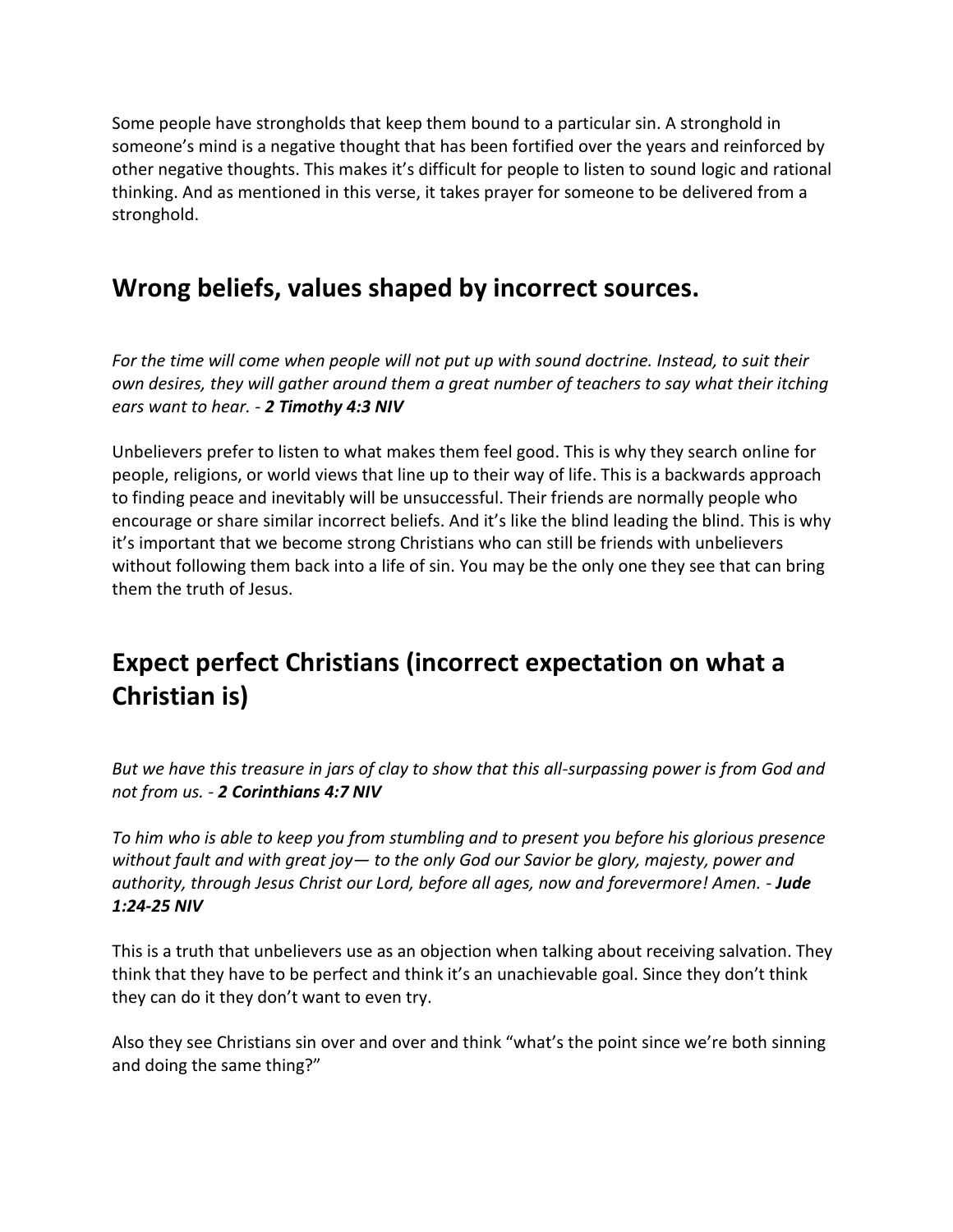This also speaks to the hypocrite excuse I gave earlier. What people who do not believe in Jesus need to know is that we are only the messengers of the message of salvation. We are not perfect. But the one who can save us and present us before God as flawless is perfect and it's his message that we are trying to deliver. The messenger (meaning us) is flawed but the message (salvation in Jesus) is flawless!

# **They feel like they will miss out on something.**

*Then the Lord rained down burning sulfur on Sodom and Gomorrah—from the Lord out of the heavens. Thus he overthrew those cities and the entire plain, destroying all those living in the cities—and also the vegetation in the land. But Lot's wife looked back, and she became a pillar of salt. - Genesis 19:24-26 NIV*

I know that this is the Old Testament but it clearly shows what happens to unbelievers when they look back at their past life and want to go back into it. Lot's wife looked back at the destruction of Sodom and Gomorrah and was turned into a pillar of salt. This shows that she was clinging to the past and unwilling to turn completely away from her love for her sin. She was not able to continue to move forward and is an example of the consequences of disobedience and worldliness. As long as unbelievers hold on to their old life because of the fear of missing out they can't make progress towards God.

# **Pride, Stubbornness & Argumentative**

*My dear brothers and sisters, take note of this: Everyone should be quick to listen, slow to speak and slow to become angry, because human anger does not produce the righteousness that God desires. Therefore, get rid of all moral filth and the evil that is so prevalent and humbly accept the word planted in you, which can save you. - James 1:19-21 NIV*

*But because of your stubbornness and your unrepentant heart, you are storing up wrath against yourself for the day of God's wrath, when his righteous judgment will be revealed. - Romans 2:5 NIV*

*In the same way, you who are younger, submit yourselves to your elders. All of you, clothe yourselves with humility toward one another, because, "God opposes the proud but shows favor to the humble." - 1 Peter 5:5 NIV*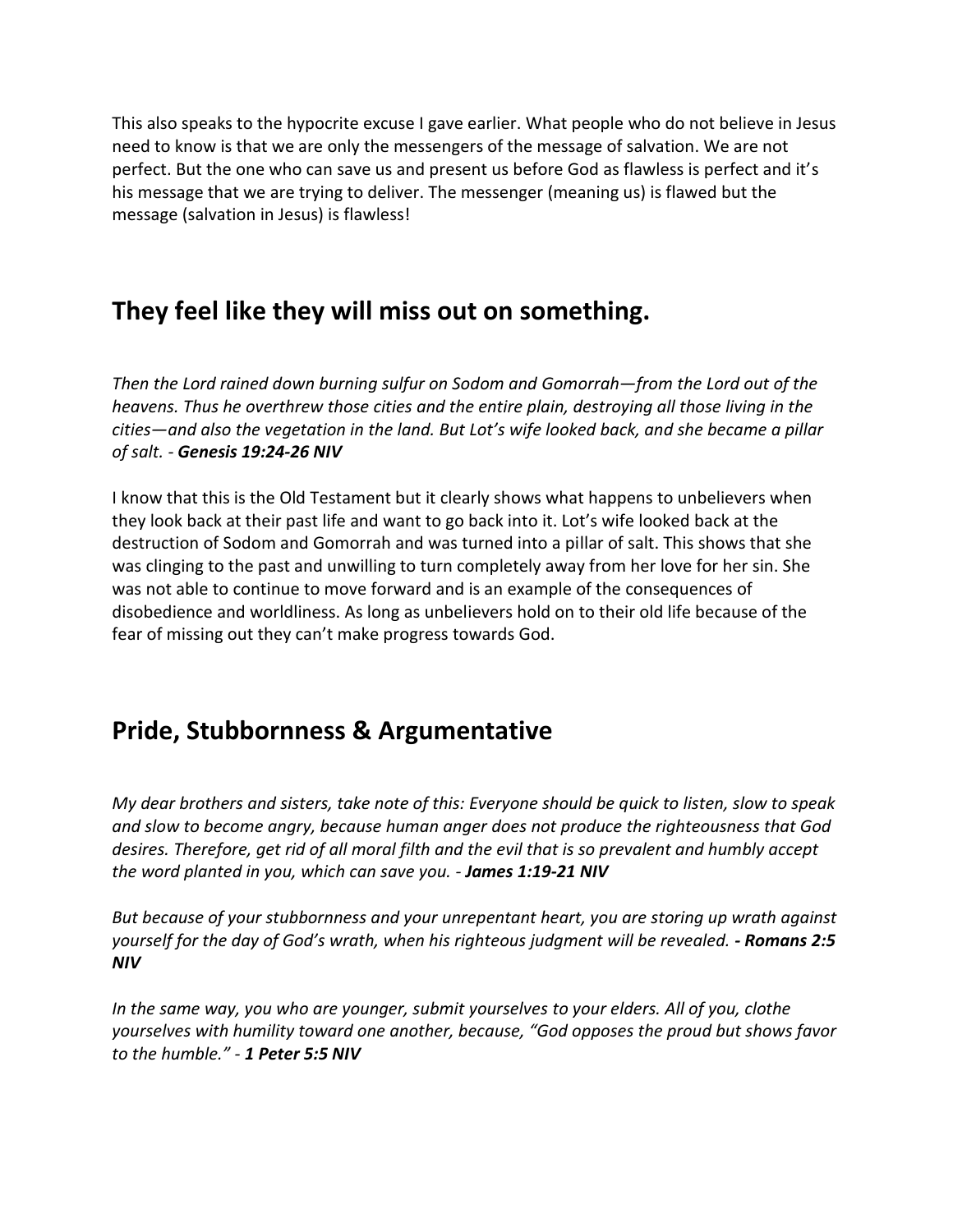The Word of God, received in your heart can save your soul. The verse in James says that people should be slow to speak and become angry. Oftentimes unbelievers like to get angry and argue their point why they don't believe in Jesus. As the argument continues what you end up seeing is that there is some moral discrepancy that doesn't lead to the righteousness of God. A stubborn heart is also working together with an argumentative spirit. This person who falls under this category is usually prideful because they don't want to humble them self to submit to someone who may be trying to steer them in a direction that their flesh doesn't want them to go.

# **Their heart isn't ready**

If anyone will not welcome you or listen to your words, leave that home or town and shake the dust off your feet. - Matthew 10:14 NIV

Blessed are the pure in heart, for they will see God. - Matthew 5:8 NIV

Jesus sets the expectations with his disciples. The fact is, some people will reject Christ and the message of the gospel. In Matt 5:8 it says that the pure in heart will see God. As believers you know the peace that was in your heart when you received salvation. Some people's hearts are just not in that place.

# **Their family ties to other religions or worldly things is too strong**

*The Lord had said to Abram, "Go from your country, your people and your father's household to the land I will show you. "I will make you into a great nation, and I will bless you; I will make your name great, and you will be a blessing. I will bless those who bless you, and whoever curses you I will curse; and all peoples on earth will be blessed through you." - Genesis 12:1-3 NIV*

We see here that when God called Abraham he had to tell him to leave his country, the people he associated with, his family and fathers household. This was necessary because Abraham came from a family of pagans and God was starting something new with Abraham. He didn't want any pagan influences to dilute what He was about to do. People who we encounter today usually don't take a drastic step as Abraham did. Since they are still associated with their family, friends or their believes system for however many number of years (sometimes their entire lives) it is extremely difficult for them to just get up and leave and believe something different. We have to remember that their belief system has been deeply engrained in them for so many